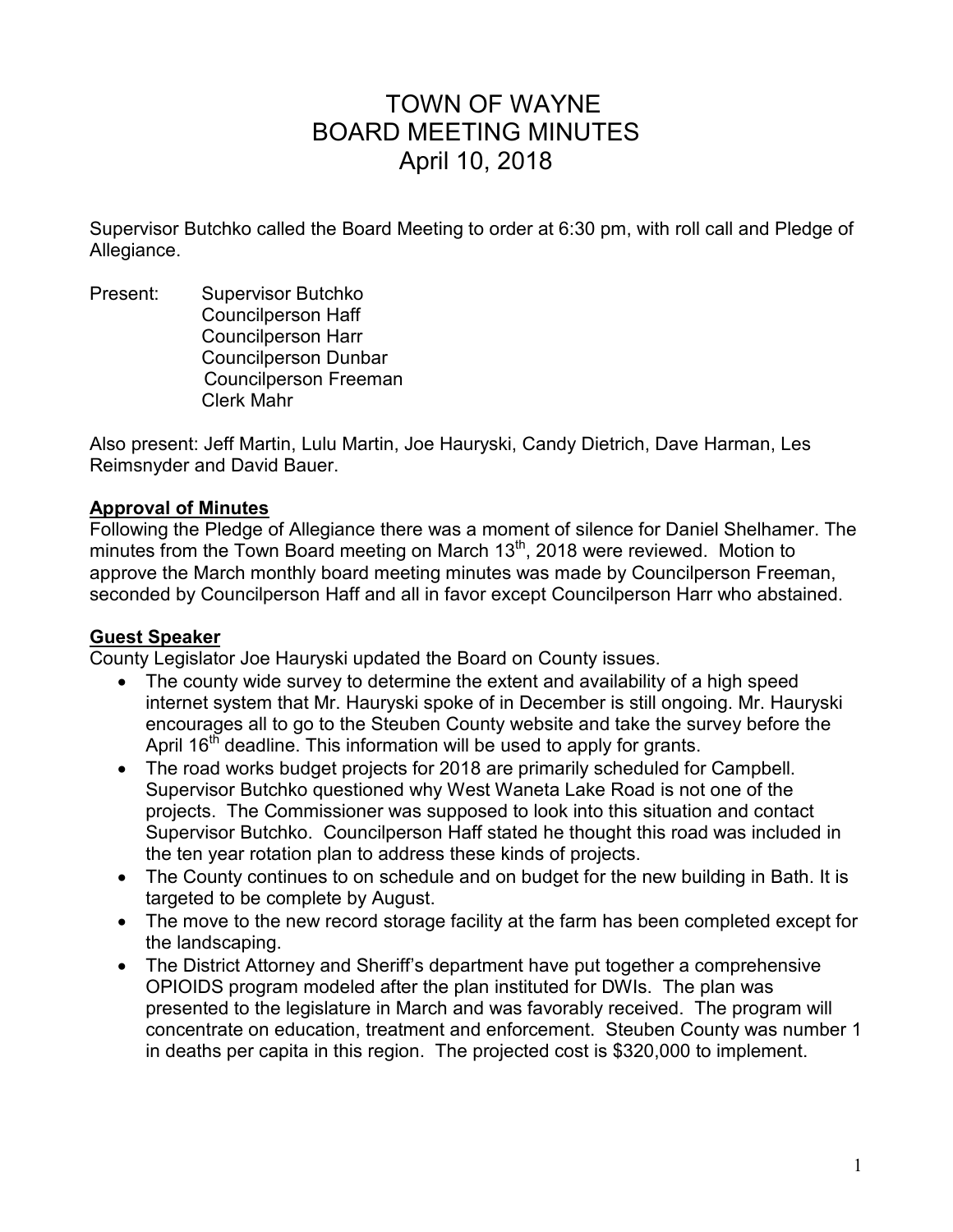- Mr. Hauryski also discussed Governor Cuomo's "Raise the Age" program that is scheduled to start October  $1<sup>st</sup>$  of this year. This program is designed to have up to 17 year olds go to juvenile facilities versus jail. However it is uncertain what facilities will need to be built or modified to address this initiative and what would the cost be. There are also restrictions where these types of facilities can be built.
- Mr. Hauryski added that will be additional deputies assigned to patrol Interstates 86 & 99. They are specifically assigned for drug enforcement.

## **Supervisors Report**

The supervisor's report was presented and reviewed. Supervisor Butchko reviewed the\$3,921.07 in the budget dedicated to the History reserve. Since it is set up as reserve funds it is very restrictive how the funds can be used. A permissive referendum needs to be set up to use part or all of the funds for other history group projects. The motion to approve the permissive referendum was made by Councilperson Haar and seconded by Councilperson Freeman with all in favor. A motion to approve the report was made by Councilperson Haff, seconded by Councilperson Dunbar, and all in favor.

### **Clerks Report**

The clerk's report was presented and reviewed. Councilperson Harr made a motion to approve, and seconded by Councilperson Haff with all in favor.

Vouchers from Abstract 4 were submitted and discussed. Motion to approve vouchers was made by Councilperson Harr, seconded by Councilperson Haff, and all in favor.

Abstract 3 Vouchers were broken down by:

| • General Account | Vouchers 79-104 | \$8,321.70 |
|-------------------|-----------------|------------|
| • Highway Account | Vouchers 26-38  | \$6,736.64 |
| • TA Account      | Vouchers 11-15  | \$7.104.72 |

## **2018 Tax Update**

As of 4-02-2018 \$2,526,467.13 has been collected on a Total Warrant of \$2,650,558,99. This represents approximately 95% of the warrant. In addition \$3,160.30 has been collected in penalty fees. The taxes outstanding were \$124,091.86 remains. Town Clerk Mahr is to follow-up with Board on what were the total number of properties not collected on and what will is final payment Town of Wayne needs to pay Steuben County. The tax meeting with Steuben County is scheduled for Wednesday, April 11<sup>th</sup>.

#### **Justice Report**

Justices reports were reviewed with no discussion. The court clerk needs to attend training courses at Houghton College on May 9<sup>th</sup>. Supervisor Butchko suggested the funding to pay for this education should be taken out of the contingency fund and not in the justice budget because there is no line item for clerk training.

#### **Assessor**

No report. Supervisor Butchko is still looking for another person to join the tax grievance committee.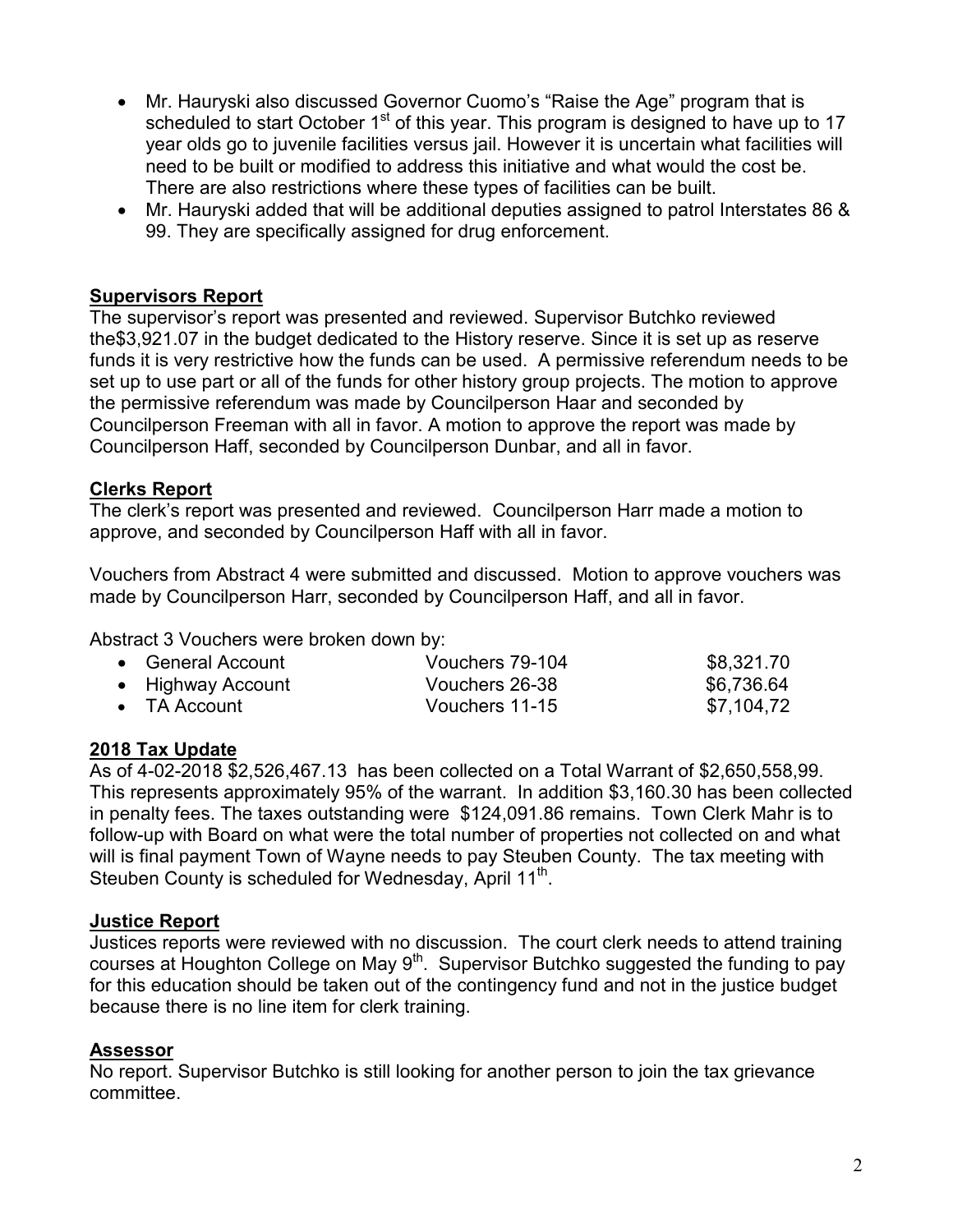## **Highway Superintendent Report**

The highway journal was presented and discussed. Superintendent Bauer said that the actions in March continued to be spent on sanding and plowing roads.

Superintendent Bauer updated the status of the culvert project at 11259 East Lake Road. The core samples have been taken and are now at the lab being analyzed. A survey will be conducted by April 13<sup>th</sup> to start preliminary design work. The final design will be completed once the results are received from the lab. After that, the construction bids will go out.

Superintendent Bauer responded to a question posed by Luella Martin on the severity of this winter's storm damage, stating it was minimal.

Supervisor Butchko referenced that there is a \$10,000 water reserve account in budget with restrictions. Supervisor Butchko suggested that a permissive referendum ought to be done for these funds as well.

The town is currently providing water to 5 houses whose wells were damaged by salt stored in the area in the eighties. There is a need to evaluate and review the performance of this water system. Superintendent Bauer wants the pump pulled from the well and inspected. The vendor the Town of Wayne uses, B&B, feels the pump is still sufficient. Superintendent Bauer thinks it should be replaced and new radio control meters should be installed to measure each houses usage.

Supervisor Butchko will also review how long the Town's legal obligation is to provide this water service.

The compost site will be opening the weekend of April  $13<sup>th</sup>$ . The hours will be Friday and Saturday from 9 am to 4 pm and Mondays by appointment. Superintendent Bauer asked that the site restrictions be strictly enforced.

Road sweeping will begin shortly with the intent not to have gravel pushed into residential yards.

## **Code & Zoning Officer**

Review of the monthly reports were presented with no discussion.

An update on the septic system problem at The Switzerland Inn was discussed by Supervisor Butchko. The owner has committed to responding to the Order to Remedy served in March. However, is it questionable if they are putting in a state of the art replacement system. The DEC has the final say on what system they will allow. KWIC has asked for enforceable maintenance and third-party inspection oversight.

The Zoning and Planning Board Meeting minutes were presented with no discussion..

## **Watershed**

The Watershed report was pr3esented with no discussion.